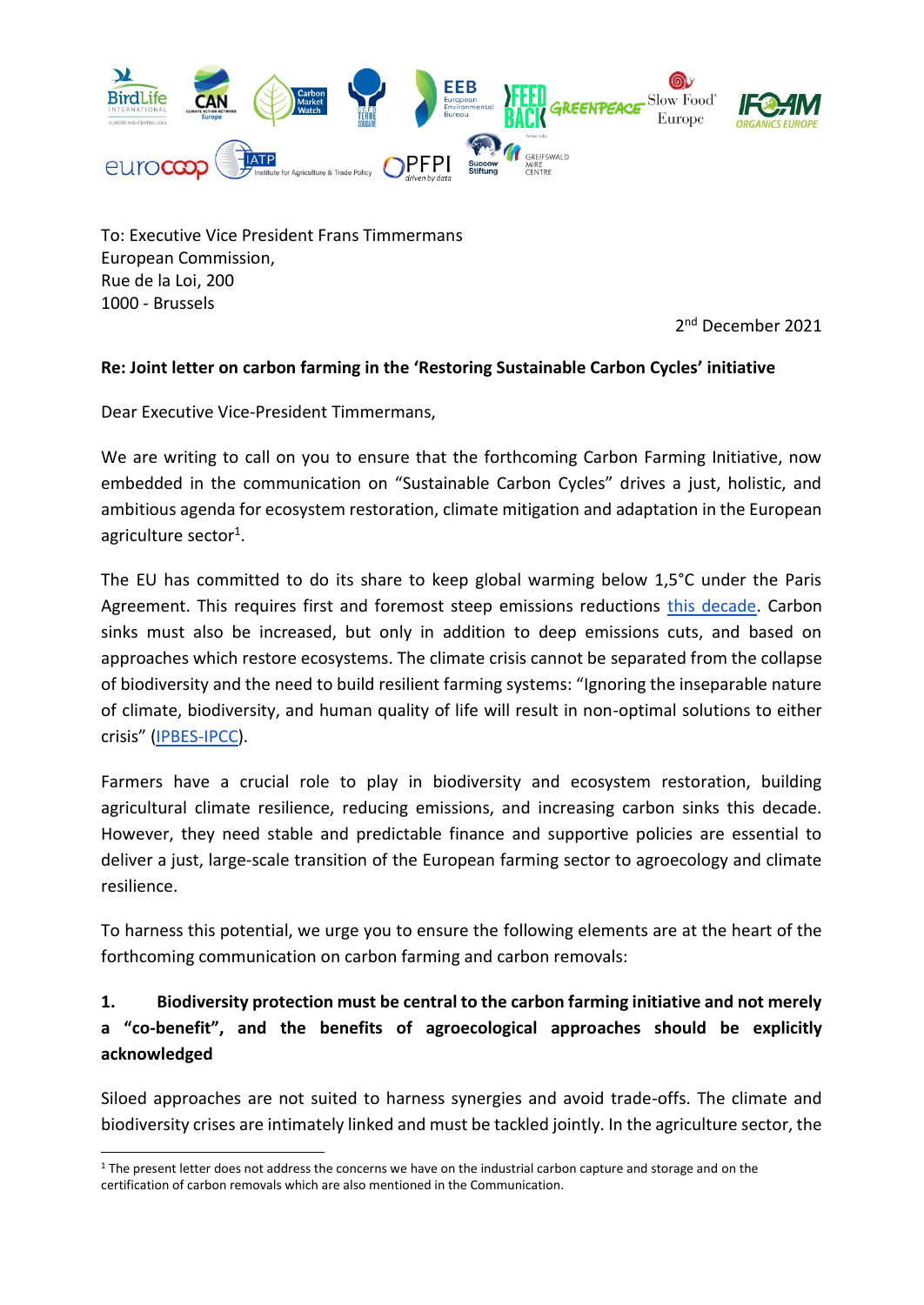

focus should therefore be on promoting agroecology (including organic farming, agroforestry, and extensive grasslands management) and the restoration of agricultural ecosystems (including the restoration of peatlands and wetlands), as the only approaches which can reduce greenhouse gas (GHG) emissions, increase carbon sinks, restore biodiversity, and increase resilience simultaneously. Biodiversity restoration should not be considered a co-benefit, but rather as an integral and equal outcome of carbon farming. Carbon farming should never be about narrow solutions since those can cause other environmental and social problems. For this reason, there should be social safeguards and the application of the precautionary principle must be ensured.

### **2. The EU must urgently cut its GHG emissions as well as increase its natural carbon sinks, but carbon removals cannot be equated to GHG emissions reduction**

The latest [IPCC report](https://www.ipcc.ch/report/ar6/wg1/) made it clear that deep emissions cuts are critical to stay within 1,5°C of warming and that boosting carbon removals will be necessary. It also made clear that rising temperatures will lead to vulnerability of land-based sinks and loss of carbon from these sinks. The carbon farming initiative is welcome and timely in seeking to provide incentives for land managers to increase carbon sinks on their land. However, nature-based carbon sequestration solutions must not be considered fungible for emissions reductions, due to reversibility concerns, measurement uncertainties, the different timescales of fossil and biogenic carbon cycles, and the fact that  $CO<sub>2</sub>$  emissions raise  $CO<sub>2</sub>$  levels in the atmosphere more than what equivalent CO<sub>2</sub> removals reduce [\(asymmetric](https://www.nature.com/articles/s41558-021-01061-2) [climate response\)](https://www.nature.com/articles/s41558-021-01061-2).

Apart from allowing some flexibility within the agriculture sector (strictly limited to compensating residual non-CO<sub>2</sub> emissions after the sector has transitioned to agroecology with removals from agricultural land, combined with holistic indicators for biodiversity and ecosystem restoration), nature-based removals should therefore never be used to offset needed emission reductions, particularly in the EU Emissions Trading System or Effort Sharing Regulation. This is particularly critical as emissions (in addition to other environmental problems) stemming from the mass production of livestock is a significant contributor to the EU's total agricultural emissions. In addition, the EU must steer clear of contradictory incentives: farmers and land managers cannot increase carbon sinks on one hand, and be asked to increase their production of crop-based biofuels that continue emitting GHG, on the other hand.

## **3. Effective carbon farming requires a holistic approach, combining quantitative and qualitative indicators, and accounting for the full greenhouse gas balance of a production system**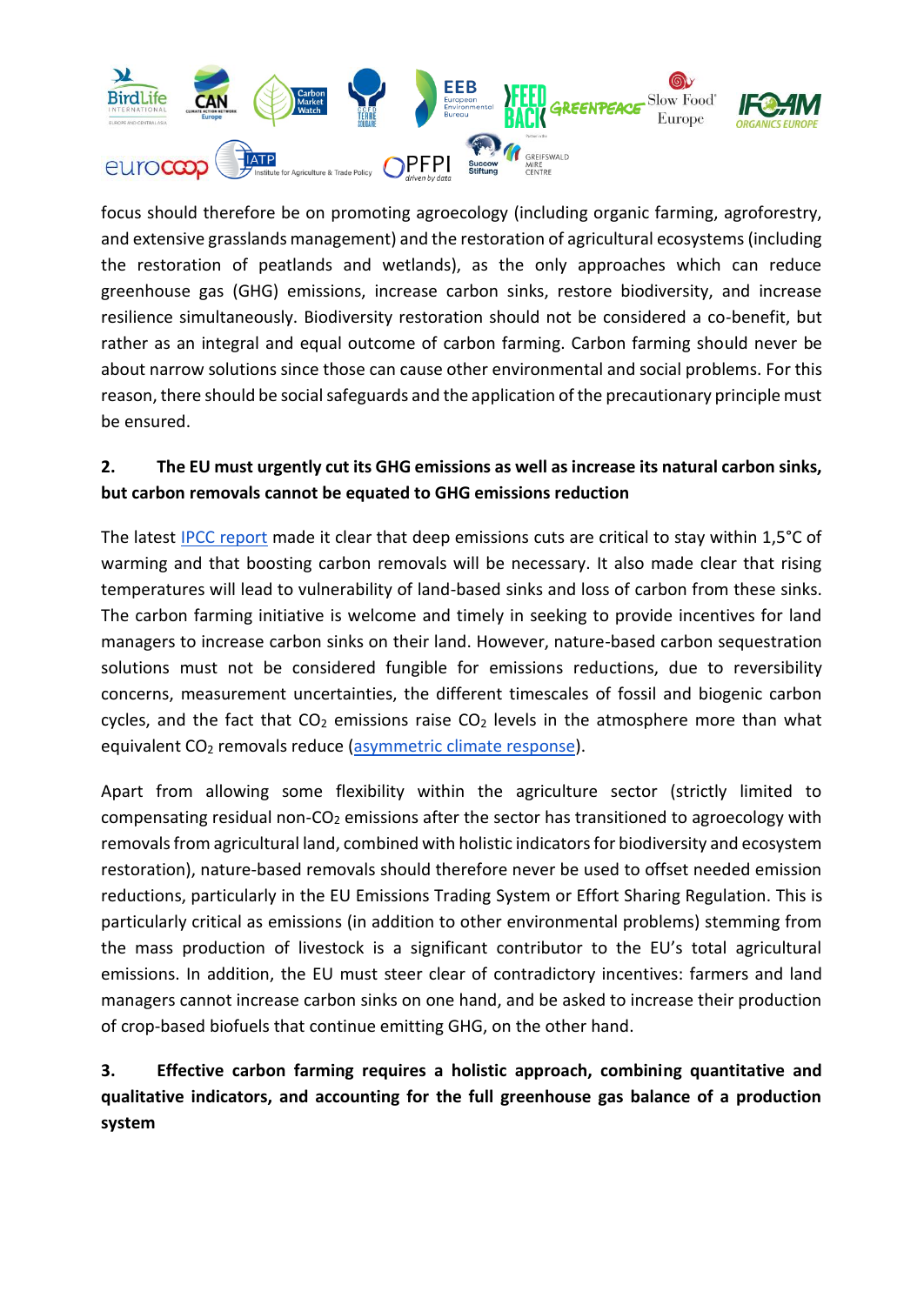

Soil carbon sequestration does not take place in a vacuum: soils capture and emit carbon in different forms (including  $CO<sub>2</sub>$  and CH<sub>4</sub>), and these fluxes vary and are intimately linked to the [nitrogen c](https://www.nature.com/articles/s41558-018-0087-z)ycle (including nitrogen-based GHG emissions from soils). To achieve genuine climate mitigation and adaptation, it is therefore not sufficient to look only at carbon, but also other qualitative and quantitative indicators such as soil health, water retention, agrobiodiversity, etc. In addition, while soil carbon sequestration can be promoted by the addition of biomass (e.g. compost or mulch), this can lead to carbon leakage if biomass is exported from one area (leading to a 'carbon debt') to another. These leakage risks must be prevented, and the carbon farming initiative must therefore not look at carbon sequestration and storage in a simplistic, narrow way. Result-based carbon farming schemes must account for all GHG fluxes, on the entire farm instead of per unit of product, and consider qualitative indicators too.

### **4. A focus on voluntary incentives will not deliver change at scale, the EU must develop a comprehensive policy mix for carbon farming**

Climate action in agriculture has so far relied primarily on voluntary approaches, with little impact: emissions have stagnated for the last decade. To deliver change at scale, the carbon farming initiative must deploy a [coherent mix](https://eeb.org/library/carbon-farming-for-climate-nature-and-farmers/) of mandatory and voluntary policy instruments, underpinned by clear definitions and safeguards, and robust accountability mechanisms. To establish a level playing field across the EU, basic sustainable soil management practices should be mandatory for all farmers (as should already be the case through the mandatory application of 'Integrated Pest Management' under the Sustainable Use of Pesticides Directive). The Communication should explain how the forthcoming Nature Restoration and Soil Health Laws will relate to the carbon farming initiative.

# **5. The post-2022 CAP must do much more to finance climate mitigation and adaptation actions in agriculture, whereas voluntary carbon markets cannot be the driver of the change needed**

The Commission's [Carbon Farming Study](https://ec.europa.eu/clima/news-your-voice/news/commission-sets-carbon-farming-initiative-motion-2021-04-27_en) identified many drawbacks to result-based financing for carbon farming, both in terms of feasibility, reversibility, and cost. Result-based schemes can also discriminate against first movers, especially when strict additionality rules apply, as in carbon markets. In addition, transitioning to agroecology and restoring ecosystems are knowledge-intensive processes with high up-front costs, requiring significant investments. Carbon markets are ill-suited to provide the type of support and stable income that the vast majority of farmers would need to undertake this transition. In contrast, the EU spends around €54bn per year on agricultural subsidies. This funding must be used to incentivise and support farmers to adopt climate- and nature-friendly practices. Preliminary analyses of draft Strategic Plans show that EU countries are not on track to deliver on the European Green Deal targets and